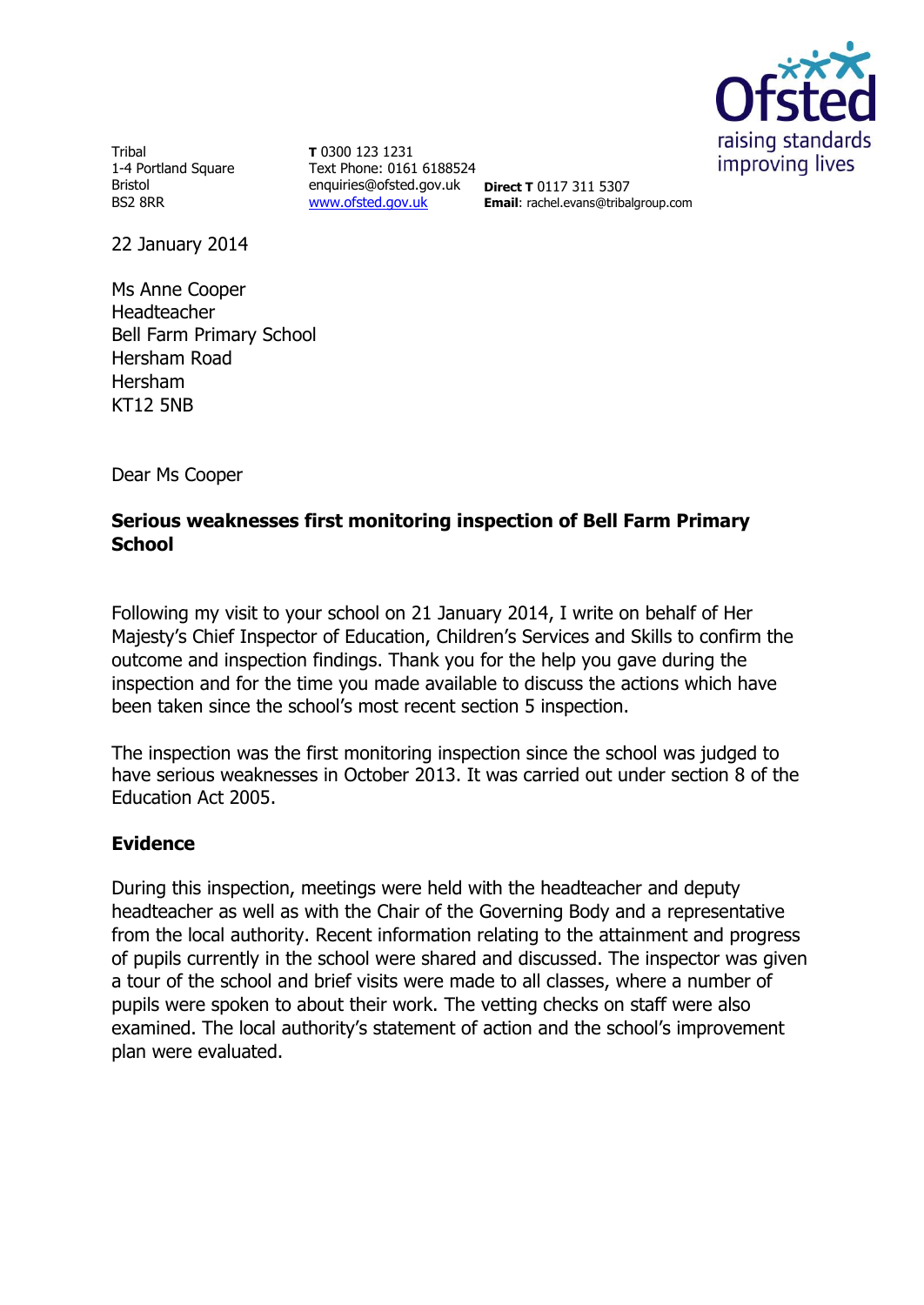

## **Context**

Since the last inspection, an assistant headteacher has been appointed with responsibility for inclusion.

## **The quality of leadership and management at the school**

The leaders and governors of the school, with the support of the local authority, have responded promptly to the judgments of the recent inspection and are committed to securing the necessary improvements. Systems are in place to monitor pupils' progress at regular points and to provide a range of additional support to help pupils of all abilities.

Senior leaders are acting to support teachers to improve the quality of teaching by helping them make better use of assessment information about pupils so that lessons are planned to meet the needs of all pupils. Senior leaders are using a range of information, including the progress made by pupils, the work in pupils' books and what they observe in lessons to form an accurate picture of the quality of teaching. As a result they have a precise view of the school's strengths and weaknesses and use this information to plan individual support for teachers. The school has a rigorous approach to self-evaluation.

The school's analysis of information for the autumn term shows that pupils in all year groups are making better progress than in previous years and in most year groups pupils are making good progress. This information identifies where pupils will need to make accelerated progress next term in order to make up lost ground and to reach the same levels as other pupils nationally.

Senior leaders are providing valuable support to help teachers to improve their work. For example, they are helping them to make better use of assessment information about pupils when they plan their lessons. As a result, lessons now meet different pupils' needs more closely. A review of a number of policies at the beginning of the year has established a consistent approach to many aspects of teaching. Marking seen in pupils' books is of particularly high quality because teachers' comments explain to pupils how they can improve and pupils frequently respond in detail to their teachers' comments. Equally, the presentation of written work in pupils' books reflects the pride they take in their work and the consistently high standard demanded by teachers.

Links have been made with other local schools to offer staff a range of valuable development opportunities. Many actions and initiatives including training on the use of problem solving approaches in mathematics lessons are being introduced.

The school improvement plan has been contributed to by senior leaders and the governors. It is directly linked to the priorities identified in the last inspection and closely reflects the local authority's plan.